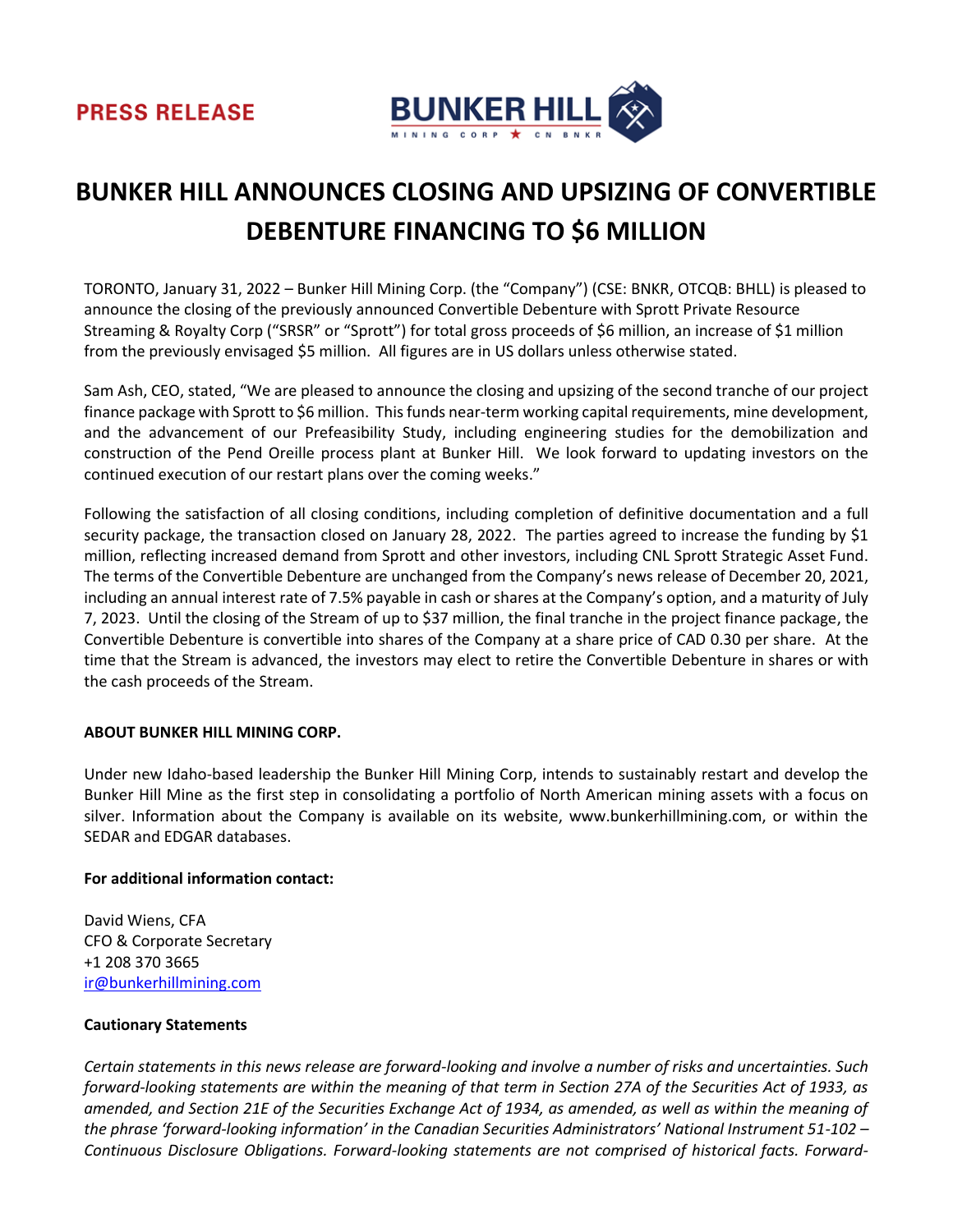*looking statements include estimates and statements that describe the Company's future plans, objectives or goals, including words to the effect that the Company or management expects a stated condition or result to occur. Forward-looking statements may be identified by such terms as "believes", "anticipates", "expects", "estimates", "may", "could", "would", "will", or "plan". Since forward-looking statements are based on assumptions and address future events and conditions, by their very nature they involve inherent risks and uncertainties. Although these statements are based on information currently available to the Company, the Company provides no assurance that actual results will meet management's expectations. Risks, uncertainties and other factors involved with forward-looking information could cause actual events, results, performance, prospects and opportunities to differ materially from those expressed or implied by such forward-looking information.* 

*Forward looking information in this news release includes, but is not limited to, the Company's intentions regarding its objectives, goals or future plans and statements. Factors that could cause actual results to differ materially from such forward-looking information include, but are not limited to: the ability to predict and counteract the effects of COVID-19 on the business of the Company, including but not limited to the effects of COVID-19 on the price of commodities, capital market conditions, restriction on labour and international travel and supply chains; failure to identify mineral resources; failure to convert estimated mineral resources to reserves; the inability to complete a feasibility study which recommends a production decision; the preliminary nature of metallurgical test results; the Company's ability to restart and develop the Bunker Hill Mine and the risks of not basing a production decision on a feasibility study of mineral reserves demonstrating economic and technical viability, resulting in increased uncertainty due to multiple technical and economic risks of failure which are associated with this production decision including, among others, areas that are analyzed in more detail in a feasibility study, such as applying economic analysis to resources and reserves, more detailed metallurgy and a number of specialized studies in areas such as mining and recovery methods, market analysis, and environmental and community impacts and, as a result, there may be an increased uncertainty of achieving any particular level of recovery of minerals or the cost of such recovery, including increased risks associated with developing a commercially mineable deposit with no guarantee that production will begin as anticipated or at all or that anticipated production costs will be achieved; failure to commence production would have a material adverse impact on the Company's ability to generate revenue and cash flow to fund operations; failure to achieve the anticipated production costs would have a material adverse impact on the Company's cash flow and future profitability; delays in obtaining or failures to obtain required governmental, environmental or other project approvals; political risks; changes in equity markets; uncertainties relating to the availability and costs of financing needed in the future; the inability of the Company to budget and manage its liquidity in light of the failure to obtain additional financing, including the ability of the Company to complete the payments pursuant to the terms of the agreement to acquire the Bunker Hill Mine Complex; inflation; changes in exchange rates; fluctuations in commodity prices; delays in the development of projects; capital, operating and reclamation costs varying significantly from estimates and the other risks involved in the mineral exploration and development industry; and those risks set out in the Company's public documents filed on SEDAR. Although the Company believes that the assumptions and factors used in preparing the forwardlooking information in this news release are reasonable, undue reliance should not be placed on such information, which only applies as of the date of this news release, and no assurance can be given that such events will occur in the disclosed time frames or at all. The Company disclaims any intention or obligation to update or revise any forward-looking information, whether as a result of new information, future events or otherwise, other than as required by law. No stock exchange, securities commission or other regulatory authority has approved or disapproved the information contained herein.*

## **Cautionary Note to United States Investors Concerning Estimates of Measured, Indicated and Inferred Resources**

*This press release has been prepared in accordance with the requirements of the securities laws in effect in Canada, which differ from the requirements of U.S. securities laws. Unless otherwise indicated, all resource and reserve estimates included in this press release have been disclosed in accordance with NI 43-101 and the Canadian Institute of Mining, Metallurgy, and Petroleum Definition Standards on Mineral Resources and Mineral Reserves. NI 43-101 is a rule developed by the Canadian Securities Administrators which establishes standards for all public*